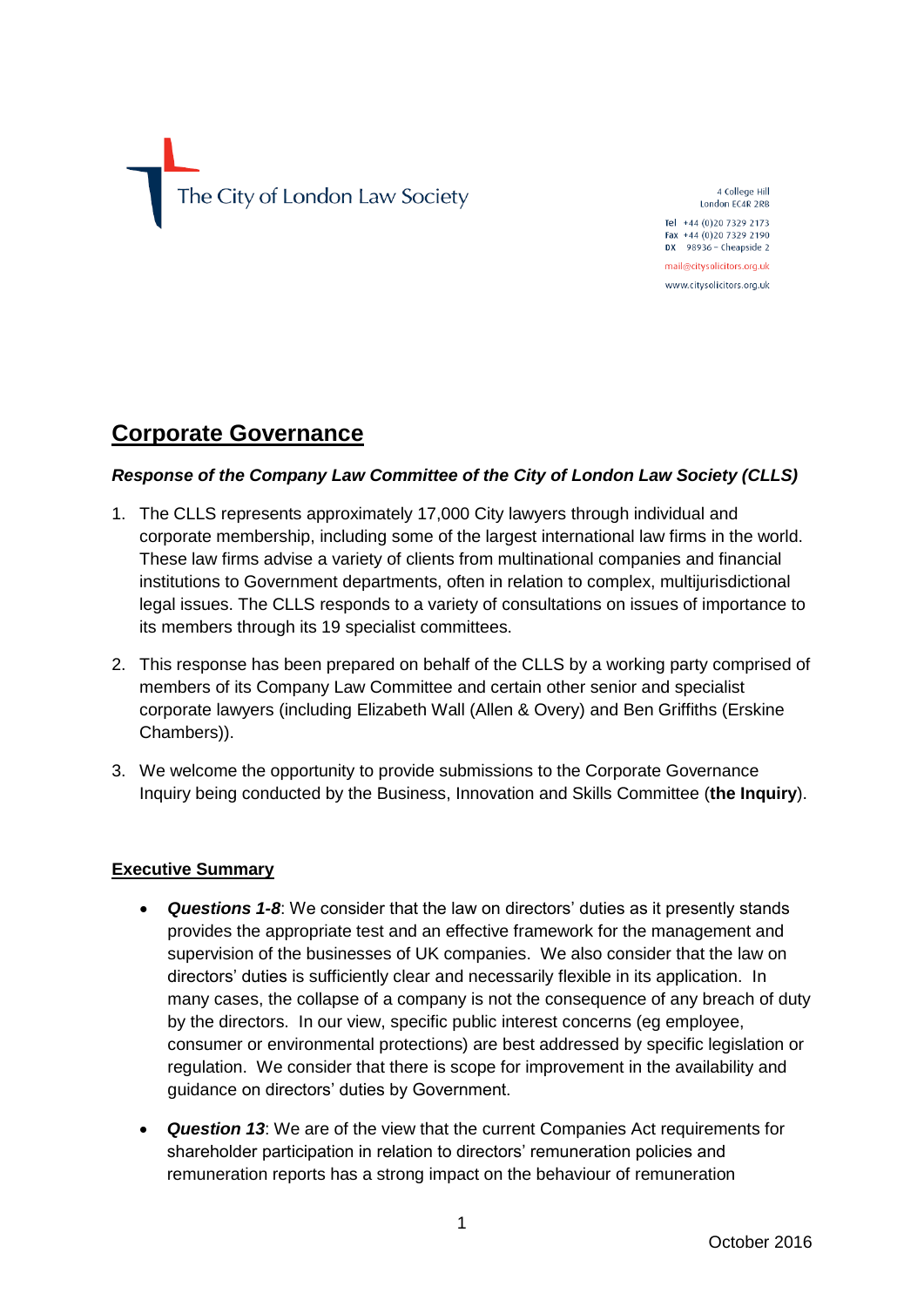committees, and that shareholders do not require a greater role in controlling executive pay.

 *Question 16*: In our view, there are a number of challenges facing any proposal for worker representation on boards. These would require careful consideration.

## **Introduction**

- 4. Certain duties of directors (referred to as the general duties) were put on a statutory footing by Part 10 of the Companies Act 2006. This followed an in-depth review of the law relating to directors' duties and corporate governance by: the Law Commission and the Scottish Law Commission; the Company Law Review; and the Government. As noted in paragraph 301 of the Explanatory Notes to the Companies Act 2006, the Company Law Review wanted (among other things):
	- (a) to provide greater clarity on what is expected of directors and make the law more accessible. In particular, they sought to address the key question "in whose interests should companies be run?" in a way which reflects modern business needs and wider expectations of responsible business behaviour; and
	- (b) to make development of the law in this area more predictable (but without hindering development of the law by the courts).
- 5. We consider that the law on directors' duties as it presently stands provides the appropriate test and an effective framework for the management and supervision of the businesses of UK companies.
- <span id="page-1-0"></span>6. We would emphasise the following overarching points about directors' duties under UK law:
	- (a) The core duty of a director is the duty to act in the way he or she considers, in good faith, would be most likely to promote the success of the company for the benefit of its members as a whole (section 172(1) Companies Act 2006). In doing so, a director is required by section 172 to have regard to (amongst other things) six specified factors, including the long-term consequences of any decision and the interests of the company's employees. The listed factors are not exhaustive and directors may need to have regard to others, such as the interests of former employees.
	- (b) The effect of section 172 is that, whilst the overriding duty of a director remains to promote the success of the company for the benefit of its members, every director is now obliged when fulfilling that duty to have regard to the statutory (and other) factors. This approach was described by the Government as giving effect to "*enlightened shareholder value*". In a commercial company, the effect of the section 172 duty will ordinarily be to require the directors to operate and maintain an economically successful company on a sustainable basis.
	- (c) As a company approaches insolvency, the duty of a director to have regard to the interests of the members under section 172 transforms into a duty to have regard to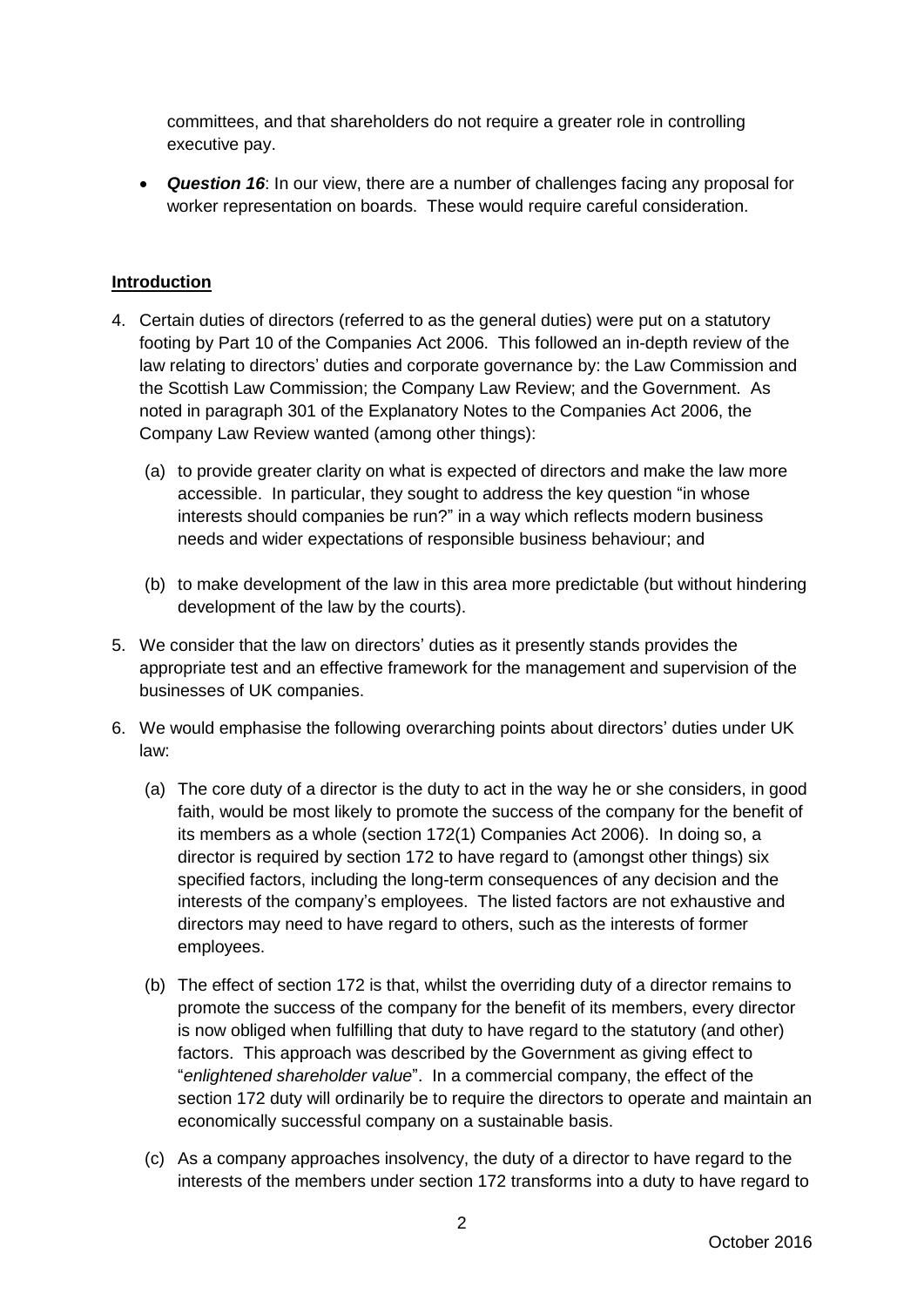the interests of the company's creditors (this duty having been preserved post-Companies Act 2006 by section 172(3)).

- (d) The directors of a company (other than a company that is entitled to the "small companies" exemption) must prepare a strategic report for each financial year of the company. The purpose of that report is to inform members of the company and help them assess how the directors have performed their duty under section 172.
- (e) All directors are subject to the same general statutory duties. The same duties apply, for instance, to directors of public companies as to directors of private companies, and to executive directors as to non-executive directors.
- (f) However, the duties are deliberately flexible in their application. This is reflected in the fact that directors' duties are expressed in the legislation at a high level and in broad terms. The effect of this is that what is required of a director to discharge his or her duty in any particular case will be fact-sensitive.
- <span id="page-2-1"></span><span id="page-2-0"></span>(g) We consider the flexibility in the application of directors' duties to be appropriate. It has the advantage that a person who accepts office as a director can readily understand their duties, whilst allowing sufficient flexibility that directors can be held to account in a wide range of situations. It is axiomatic that directors' duties must be capable of applying to directors of a broad range of companies in a broad range of circumstances. It would in our view be very difficult to be significantly more prescriptive about directors' duties than the law presently is.
- (h) In determining whether a director has acted in compliance with their duties, the courts do not second guess business judgments of directors. In many cases, the collapse of a company is not the consequence of any breach of duty by the directors, but of legitimate business decisions by the board.
- <span id="page-2-2"></span>(i) It is a core principle that directors owe their duties to the company as a corporate entity (and not to any specific shareholder or creditor of the company). The corollary of this principle is that it is the company which is entitled to bring legal proceedings against directors to enforce their duties. This means that the decision to pursue legal proceedings against a director or former director will ordinarily be a matter for a company's board of directors (and when deciding whether to do so they will themselves have to comply with their statutory duties).
- (j) By way of exception, an individual shareholder may in certain cases bring legal action concerning a director's breach of duty (including via a derivative claim under Part 11 of the Companies Act 2006).
- <span id="page-2-3"></span>(k) Whilst there is no equivalent mechanism for an individual creditor to bring an action directly against a director, where the company is in an insolvency procedure (eg liquidation or administration), then the insolvency officeholder will be able to bring the action on behalf of the company. There are other legal protections for creditors beyond directors' duties, notably under UK insolvency law for wrongful trading and transactions at an undervalue. Moreover, a director who acts in breach of his duties also risks being disqualified where the company becomes insolvent.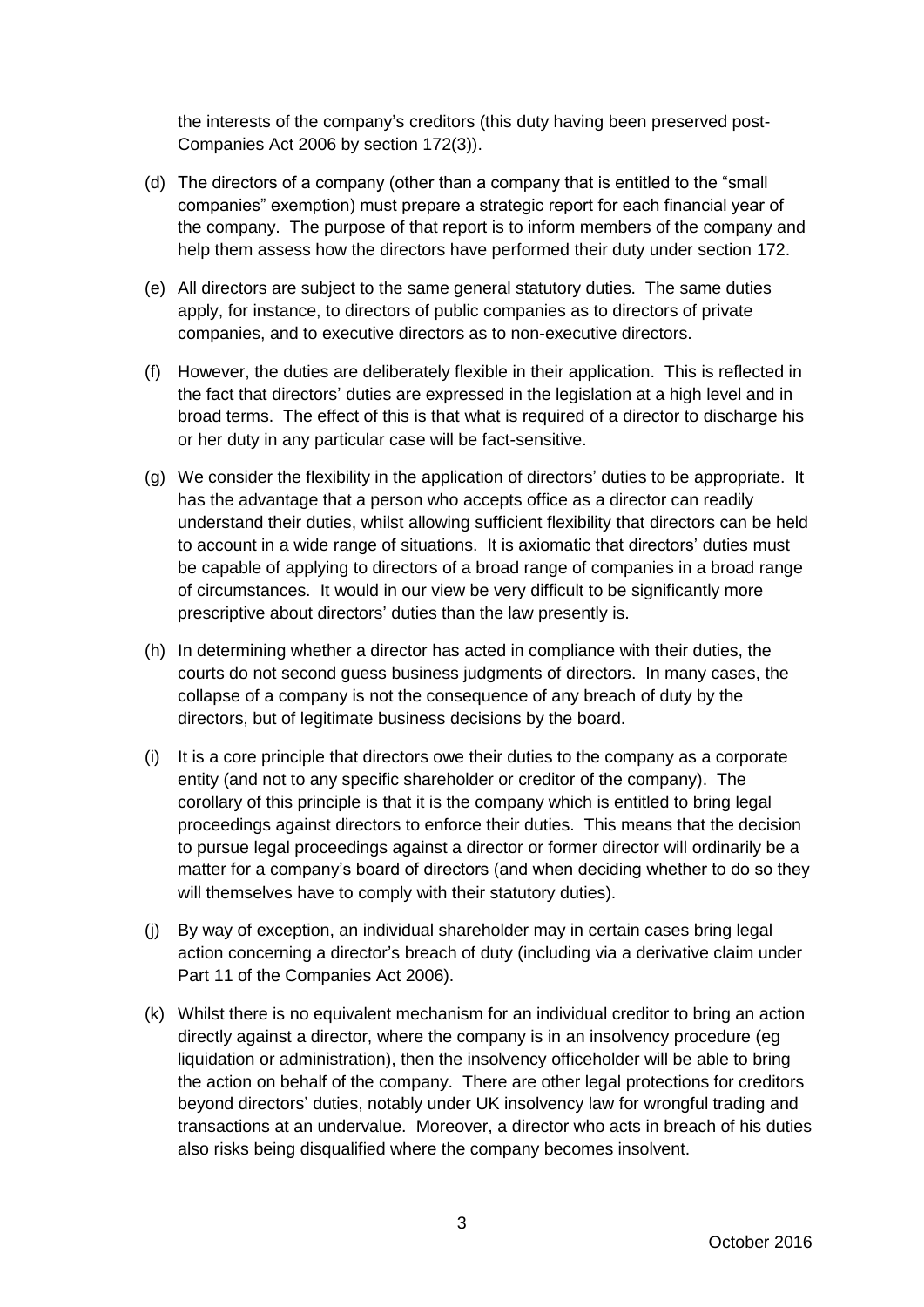- (l) There is a fundamental distinction between, on the one hand, directors' duties and, on the other, laws that require directors and their companies to act in a specified way or to adhere to certain standards. Directors' duties are concerned with the relationship between a director and his or her company, including its members and creditors. In contrast, restrictions on the way in which a business (whether carried on by a sole trader, a UK company or any other form of legal entity) may be operated that are intended to address specific public interest concerns should not form part of UK law on directors' duties but instead be the subject of specific law and regulation on those matters (eg employee or consumer protections, environmental regulation, etc).
- <span id="page-3-1"></span><span id="page-3-0"></span>(m) We consider that it is important that this distinction is maintained. Specific public interest concerns are, in our view, more appropriately addressed by specific legislation or regulation. To seek to address them by amendments to the duties of directors would represent a fundamental change to the law on directors' duties. Furthermore, the protections in UK law which are based on public interest concerns are usually designed to apply to behaviour in the UK irrespective of the form or place of registration of the relevant business enterprise. Trying to deal with these by changes to UK corporate law would not achieve the desired effect because in particular it would not capture behaviour by non-UK incorporated entities.

### **Responses to Questions in Inquiry's Terms of Reference**

### **Directors' Duties**

# *Question 1: Is company law sufficient clear on the roles of directors and nonexecutive directors, and are those duties the right ones? If not, how should it be amended?*

7. In our view, company law is sufficiently clear on the duties of executive and nonexecutive directors to their companies. (We have assumed that the reference to "the roles" in this question is intended to be to "the duties".) Whilst the statutory duties of all directors are identical, the application of those duties is fact-sensitive and will therefore differ from case to case to meet the particular circumstances of the case and to reflect the skills expected of a person in the director's position. This is expressly envisaged, for instance, in section 174(2) of the Companies Act 2006, which refers to "*the general knowledge, skill and experience that may reasonably be expected of a person carrying out the functions carried out by the director in relation to the company*". For the reasons expressed in paragraphs [6\(f\)](#page-2-0) and [6\(g\)](#page-2-1) above, we consider this flexibility to be desirable and do not consider there to be any advantage in attempting expressly to specify different duties for executive and non-executive directors. We regard it as key to the proper functioning of the unitary board that the directors are all subject to the same statutory duties.

# *Question 2: Is the duty to promote the long-term success of the company clear and enforceable?*

8. The duty of a director under section 172 of the Companies Act 2006 is to act in the way he considers, in good faith, would be most likely to promote the success of the company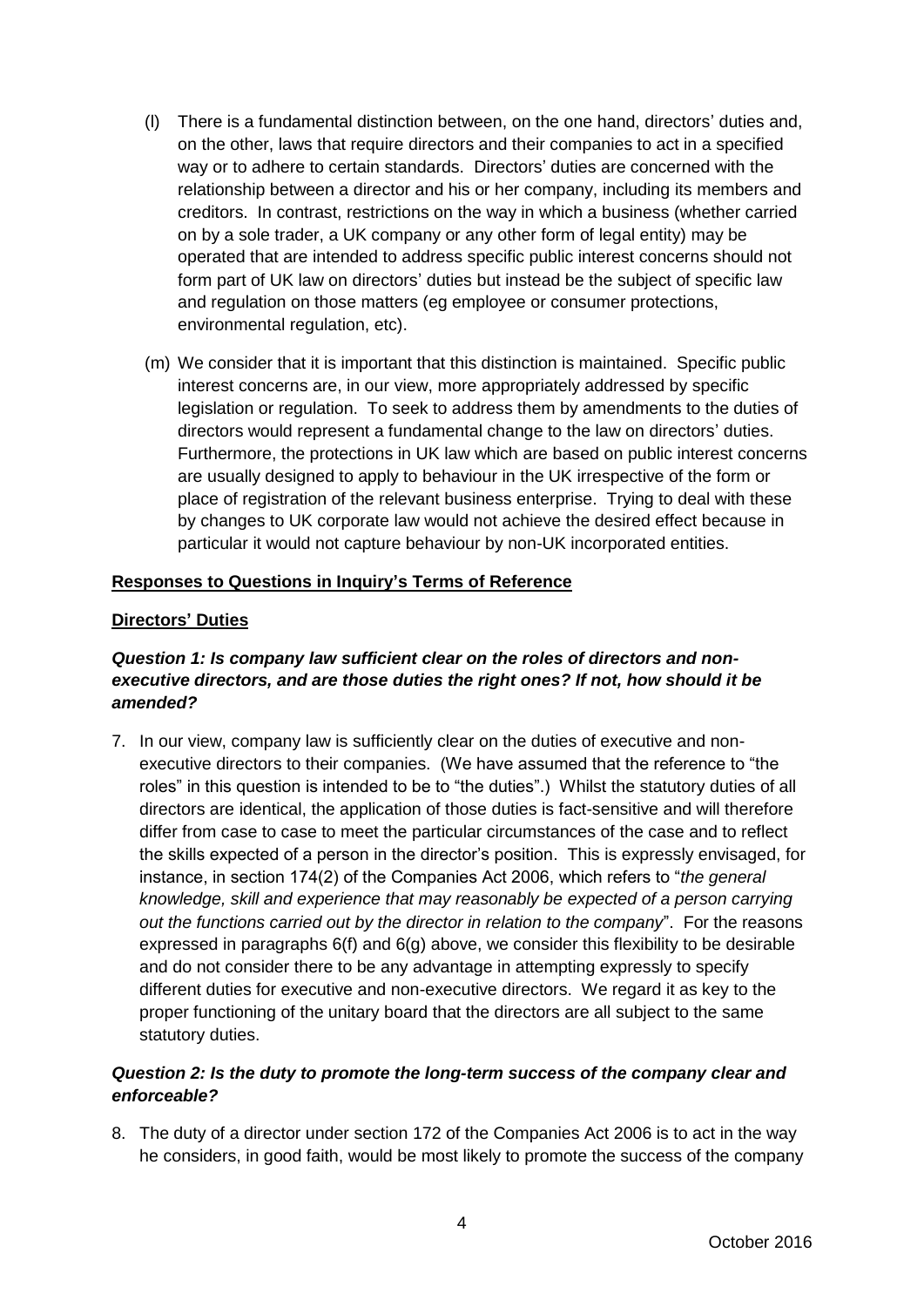having regard to (amongst other things) six statutory factors, one of which is the likely long-term consequences of any decision. See paragraph [6\(a\)](#page-1-0) above.

- 9. In our experience, the duty of directors under section 172 of the Companies Act 2006 is clear. We do not consider there to be any benefit in seeking to amend or refine the section 172 duty. Directors of large companies, in particular, are usually well-briefed and well aware of their duties, including their duty under section 172.
- 10. In terms of directors' understanding and knowledge of their duties, there is some government guidance available on the duties but improvements could be made in the availability and nature of the guidance. In addition to legal resources and guidance issued by professional bodies, guidance is available on the nature and content of directors' duties from the Statement by Margaret Hodge MP, at the time Minister of State for Industry and the Regions, published by the DTI (as it then was) on 26 June 2007, although this is not in a particularly user friendly or practical format for directors. Some concern was expressed during the 2013/14 consultation by BIS on "Transparency and Trust" that there was a lack of understanding by directors of their duties. In its response statement in April 2014, BIS said that the majority of respondents had said that the Government could do more to communicate directors' duties to them. In its response, BIS said that it would therefore provide information on duties to new directors on appointment. This has been done via a short BIS leaflet which is sent by Companies House to all new directors on appointment (which does not appear to be available online). There is also very short form guidance on directors' responsibilities available from the Government website.<sup>1</sup> BIS also said in its response paper that it would make more widespread improvements in the availability and content of information about directors' duties in the UK, but we are not aware of any other steps that have been taken by the Government in this respect.
- 11. In light of our experience concerning the introduction of the statutory statement of directors' duties in the Companies Act 2006, there would undoubtedly be a cost involved in educating directors about any change in their statutory general duties.
- 12. The section 172 duty is enforceable primarily by the company, including the officeholder of a company which is in an insolvency procedure, or exceptionally by an individual member (see paragraphs [6\(i\)-](#page-2-2)[\(k\)](#page-2-3) above). In our view, those means of enforcement provide effective mechanisms for those to whom directors' duties are owed to hold directors to account. Moreover, a director who breaches his section 172 duty is also at risk of disqualification where the company becomes insolvent.

# *Question 3: How are the interests of shareholders, current and former employees best balanced?*

13. The overriding duty of directors under section 172 is to promote the success of the company for the benefit of members or, when the company is insolvent or approaching insolvency, for the benefit of creditors. To satisfy this duty, directors must have regard to the interests of the company's employees. In addition, insofar as current and former employees are creditors of the company, then their interests will be protected by the law

 1 See<http://www.gov.uk/running-a-limited-company/directors-responsibilities> under the heading

<sup>&</sup>quot;*Running a limited company*".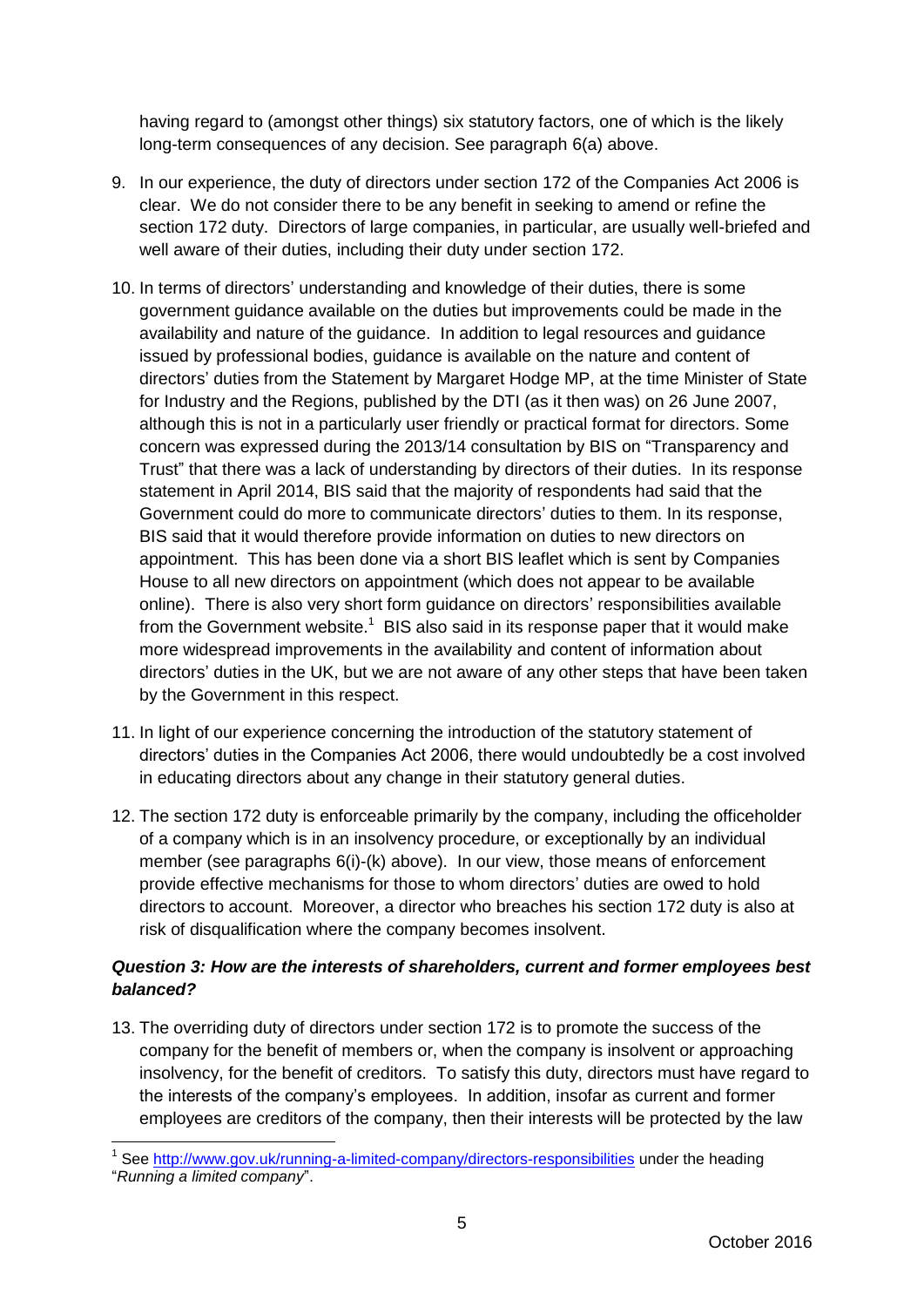on directors' duties like other creditors. Where the interests of current and former employees require further protection, this would in our view be more appropriately addressed by specific legislation, outside the realm of directors' duties, for the reasons noted in paragraphs [6\(l\)](#page-3-0) and [6\(m\)](#page-3-1) above.

## *Question 4: How best should the decisions of Boards be scrutinised and open to challenge?*

14. Please see response to Question 2 above.

### *Question 5: Should there be greater alignment between the rules governing public and private companies? What would be the consequences of this?*

- 15. As part of the "think small first" policy objective of the Companies Act 2006, the Act differentiates to a greater extent between public and private companies. This was intended to make private companies easier to run and to reduce the regulatory burden on them. The duties of directors were an exception, as it was regarded as important to have the same statutory duties irrespective of the nature of the company (and historically, prior to the Companies Act 2006, all directors had been subject to the same duties).
- 16. To the extent that any greater alignment between the rules governing public and private companies would involve extending the rules applicable to public companies to private companies generally, we consider that this would be a regression in the law, increase the regulatory burden on private companies, and potentially make UK private companies less attractive as a business medium.
- <span id="page-5-0"></span>17. We do not consider, in particular, that there would be benefit in UK company law requiring private companies to comply with the UK Corporate Governance Code (**the Code**). At present, the Code applies only to companies with a Premium Listing of equity shares in the UK, requiring such companies to report on how they have applied the main principles of the Code (which comprise the core of the Code), and either to confirm that they have complied with the Code's provisions or, if not, to provide an explanation (known as the 'comply or explain' approach). That approach is appropriate in the case of listed companies, as they will typically have a large number of shareholders unconnected with management who wish to see the company comply with the Code to the extent practicable. On the other hand, we consider that shareholders of most private companies, who will typically be small in number and connected with the board and management, are unlikely to find compliance with the Code to be helpful. Indeed, many provisions of the Code – such as those concerning remuneration committees and independent directors – would be inapposite to most private companies. Nevertheless, some of the principles of the Code have been adopted by non-premium listed and private companies (as well as other organisations) that wish to follow best practice.
- 18. The European Confederation of Directors' Association (ecoDa) publishes a guide called "Corporate Governance Guidance and Principles for Unlisted Companies in Europe". The UK Institute of Directors also published a similar code directed specifically at directors in the UK, but we understand that it is currently revising the guidance with a view to then republishing it. The ecoDa guidance distinguishes between basic governance principles which could apply to most companies if they have the support of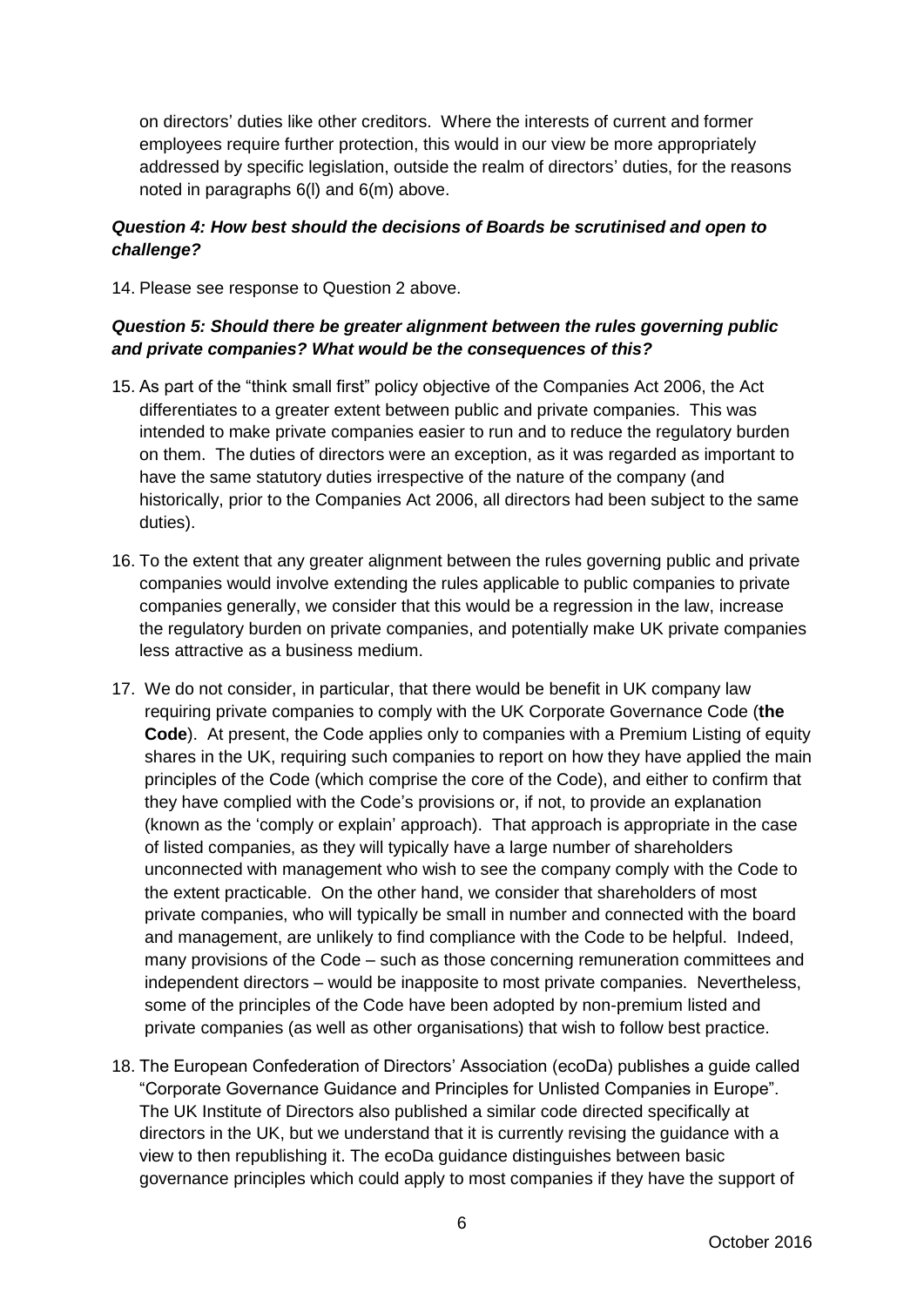the company's owners, and more sophisticated governance measures, in particular as regards the appointment of non-executive directors to the board, which are likely to be relevant only to larger and more complex unlisted companies.

19. In our view, specific regulators are the more appropriate source of corporate governance regulation or guidance for specific sectors, rather than company law. For instance, the Prudential Regulation Authority has issued guidance on corporate governance which refers to the Code as one example of more detailed guidelines on good or effective governance.

# *Question 6: Should additional duties be placed on companies to promote greater transparency, e.g. around the roles of advisors? If so, what should be published and why? What would the impact of this be on business behaviour and costs to business?*

- 20. If there is to be any greater transparency around the role of advisors, it is important that this be carefully targeted. We note that some transparency on advisors is already required in relation to transactions under the Takeover Code and related party transactions under the Listing Rules, for example. We do not consider that it would be appropriate for companies more generally to have routinely to disclose publicly details of their advisors. It can sometimes be important to keep confidential the fact that advice has been sought (e.g. where advice is sought from a legal or insolvency advisor).
- 21. Even in the case of a targeted proposal, consideration of the cost/benefit analysis will be required, as there will undoubtedly be a cost to companies in complying with any additional regulatory burden. It is also important that any disclosure requirements do not have the effect of discouraging directors from seeking advice when it is appropriate to do so and that additional transparency obligations on UK companies do not amount to a reason not to incorporate a business in the UK.
- 22. It is also important that any proposal for greater transparency does not abrogate or interfere with the rule of legal professional privilege. This is a fundamental rule of law which protects communications between professional legal advisors and their clients from being disclosed without the permission of the client. In our view, it remains very important that directors and companies are not inhibited from seeking legal advice by any weakening of the rule of legal professional privilege.

# *Question 7: How effectively have the provisions of the 1992 Cadbury report been embedded? How best can shareholders have confidence that Executives are subject to independent challenge?*

- 23. The recommendations of the 1992 Cadbury Report have been fully embedded into UK corporate governance rules (together with the recommendations of subsequent reports on UK corporate governance, such as the 1998 Hampel Report and 2003 Higgs Review). The corporate governance rules have since then been regularly consulted on and updated.
- 24. The current rules on UK corporate governance are to be found in the Code. As noted in paragraph [17,](#page-5-0) companies to which the Code applies must report on how they have applied the main principles of the Code, and either confirm that they have complied with the Code's provisions or, where they have not, provide an explanation. The impact and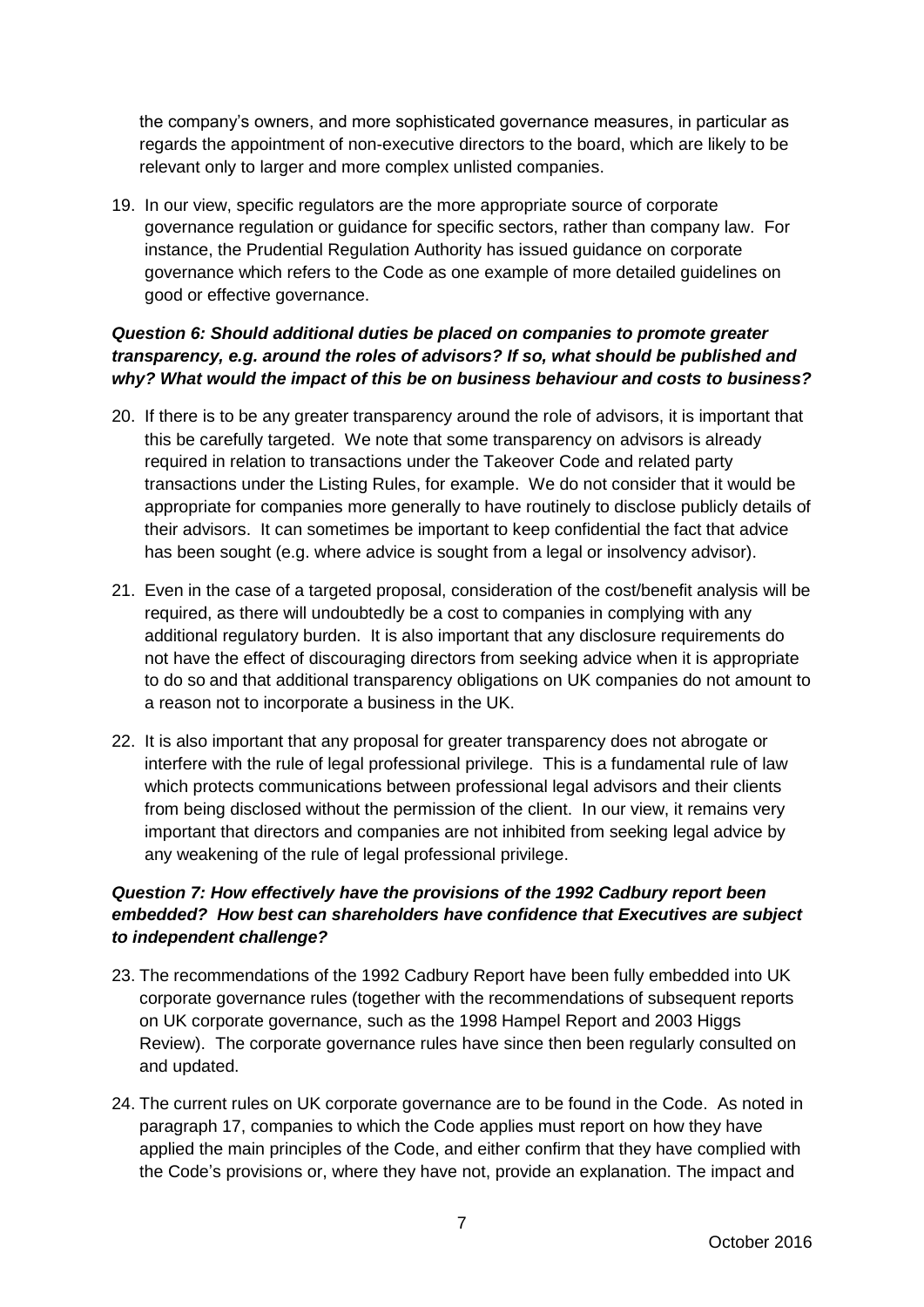implementation of the Code is kept under review by the Financial Reporting Council (**FRC**), which reports annually on how companies are complying with the Code, and the Code has been updated from time to time. The FRC also publishes guidance to boards to assist them in considering how to apply the Code to their particular circumstances. Surveys have shown that over 90% of FTSE 350 companies comply with all but one or two of the Code requirements.

25. We consider that the Code adequately addresses the issue of independent challenge of the decisions of executive directors. For instance, it is one of the Main Principles of the Code that "*[a]s part of their role as members of a unitary board, non-executive directors should constructively challenge and help develop proposals on strategy*".

## *Question 8: Should Government regulate or rely on guidance and professional bodies to ensure that Directors fulfil their duties effectively?*

26. As we set out above, our view is that the law on directors' duties and the enforcement of those duties is adequate and does not require revision. We consider that the appropriate approach would be to rely on guidance and professional bodies to educate directors about their legal duties and to ensure that directors fulfil those duties effectively. It may be noted that there are a number of professional bodies which already provide guidance to directors and their advisors on directors' duties.

### **Executive pay**

#### *Questions 9-12*

### 27. No comment.

# *Question 13: Do recent high-profile shareholder actions demonstrate that the current framework for controlling executive pay is bedding in effectively? Should shareholders have a greater role?*

- 28. We are of the view that the Companies Act requirement for quoted companies for a three-yearly binding vote of shareholders on directors' remuneration policy, and an annual non-binding vote of shareholders on the backward-looking remuneration report, has a strong impact on the behaviour of remuneration committees, and that shareholders do not require a greater role in controlling executive pay. The period of three years for the remuneration policy approval was chosen because investors wanted remuneration committees to take a long term view when drafting the policy. In addition, the UK Listing Rules also require long term incentive plans to be specifically approved by shareholders.
- 29. We consider that requiring a binding vote from shareholders on the remuneration report for the prior year would be inappropriate and would give rise to a number of practical difficulties. One issue would be timing. As the report relates to prior year payments, how would these be clawed back if shareholder approval is not obtained? There would also be an issue as to what the effect of the vote would be: for instance, would the remuneration for the prior year have to be revised and then put to a further vote, and would this process have to continue until the remuneration report is finally approved?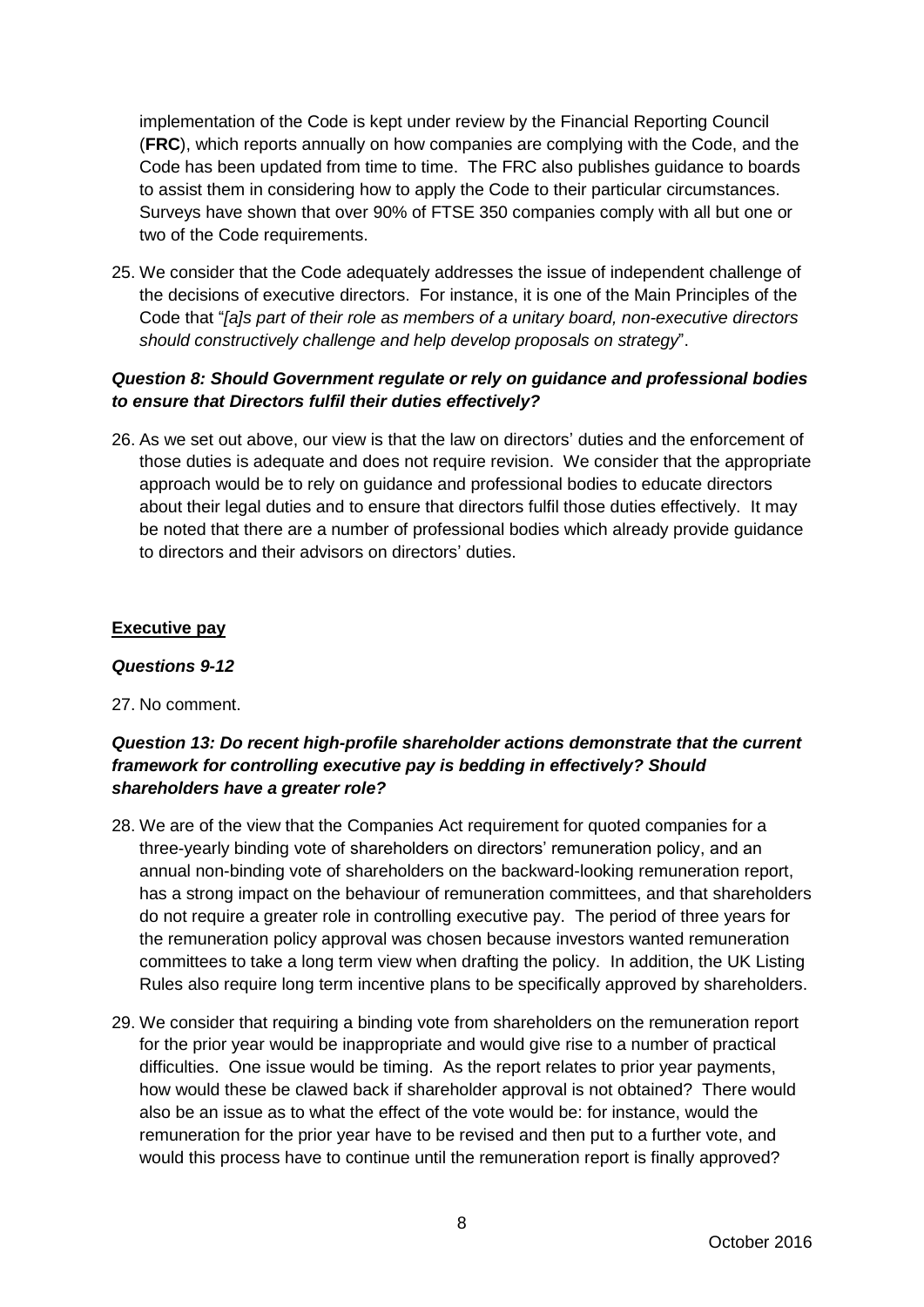- 30. We also consider that to require a binding vote from shareholders for the remuneration packages of individual directors would be inappropriate and unduly onerous. Making individual packages subject to a binding vote could have a significant impact on recruitment. The company would not be able to give a binding commitment on the terms of a proposed service agreement. There would also be an issue as to the effect of a vote striking down the remuneration aspects of a service agreement on the rest of the agreement and as to any resulting employment law rights for the director (eg potential breach of contract and/or constructive dismissal claims).
- 31. Often a significant part of a director's remuneration in any given year is awarded via maturing share scheme and long-term incentive plan awards. Assuming those awards have been properly approved at the outset (ie via shareholder approval of the remuneration policy and in accordance with Listing Rule and other requirements), then the participants have a legal right to receive the relevant returns. By the time those returns appear in a remuneration report it is too late to take them away.

### **Composition of Boards**

### *Questions 14-15*

32. No comment.

# *Question 16: Should there be worker representation on boards and/or remuneration committees? If so, what form should this take?*

- 33. In our view, there could be some potential benefits to having worker representatives on boards, such as the diversity of perspective that they might bring to the boardroom and the opportunity for enhanced communication between management and the wider workforce. However, introducing the worker representative model in the UK would fundamentally alter our corporate governance and industrial relations framework and would entail a significant cultural shift for boards. Whilst the model is used in some Continental European countries, it is consistent with the very different approach to industrial relations and corporate governance practices that exist in those countries, as well as the different company law structures that exist in some (eg the two-tier board in Germany).
- 34. We note that worker representation on boards was recommended in the Report of the Committee of Inquiry on Industrial Democracy (Chairman: Lord Bullock) in January 1977 but that the Report's recommendations were never implemented.
- 35. If a worker representative regime were to be introduced in the UK, a number of risks, issues and practicalities would need to be addressed, including those set out below.
	- (a) The impact of worker representatives on the status and role of the unitary board, which is a fundamental part of UK company law and should, in our view, be retained.
	- (b) Any potential for the presence of worker representatives to impede open discussion and decision-making.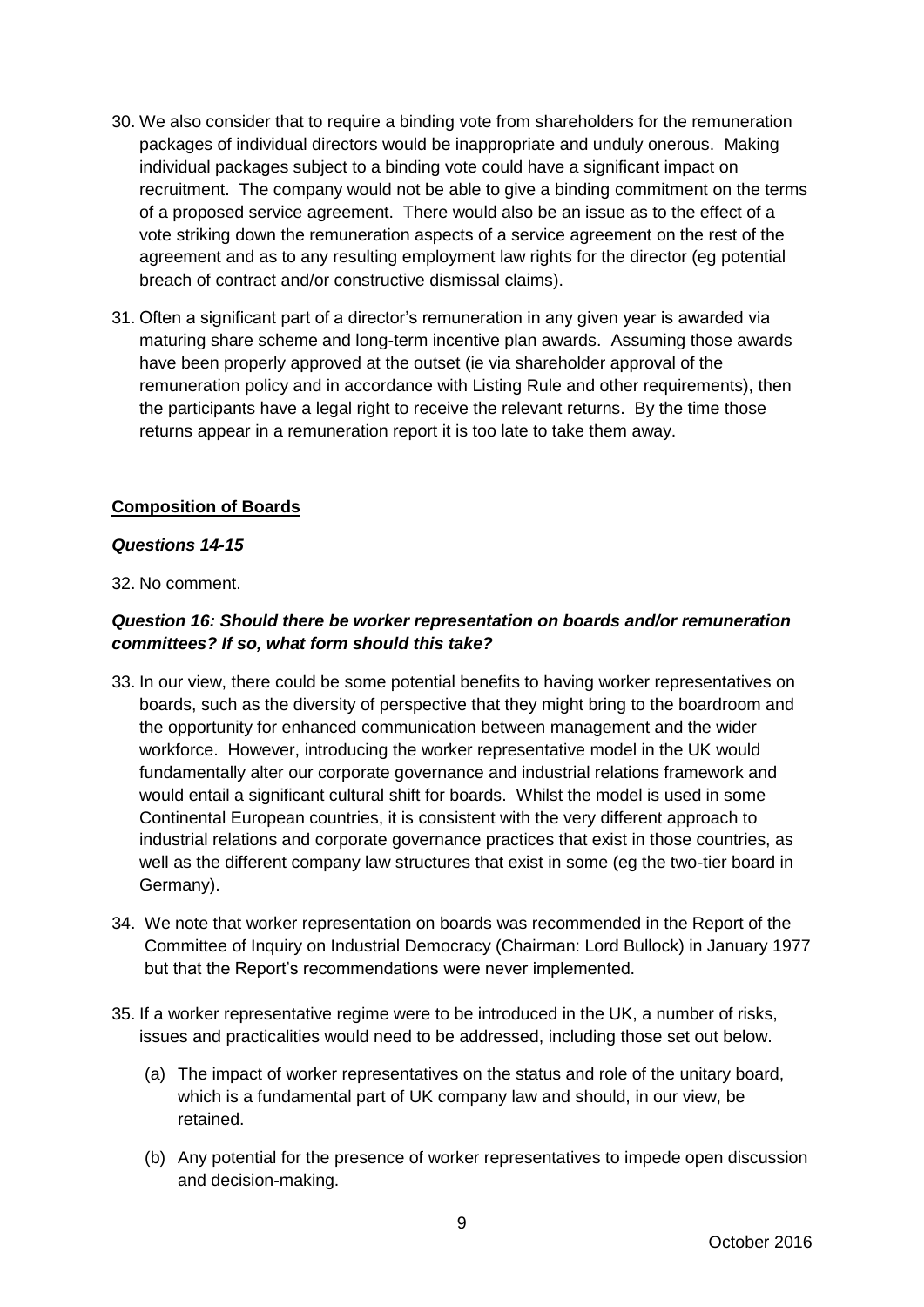- (c) The corporate law status of worker representatives. As part of a unitary board, they should, in our view, have the same duties and be bound by the same rules on confidentiality as any other director. If worker representatives are required to represent workers' views, they are likely to be in a difficult position where views are mixed or where views conflict with duties to other stakeholders. If, for example:
	- a company is considering closing down a location and making redundancies, those working at that location are likely to oppose that, whereas employees at other locations may be in favour if the closure reduces the risk of wider redundancies; or
	- a company is facing potential insolvency, the employees and other creditors (including the pension fund) may well have directly conflicting interests.
- (d) The extent to which workers could or should consider the views of workers worldwide in large companies where the workforce is spread over a number of different countries.
- (e) The consequences of director status for worker representatives. This may raise difficult questions as to their remuneration, accountability, personal liability and coverage under D&O insurance. It may also raise corporate law and governance issues. For example:
	- workers are not independent in the way that non-executive directors are, and there could be a risk of conflicts of interests arising;
	- as worker directors would not be independent under the UK Corporate Governance Code, it is likely that an additional non-executive director would need to be appointed to redress the balance on the board, creating additional compliance costs for listed companies; and
	- in regulated industries, notably financial services, it would be very difficult to appoint anyone other than a worker who is already performing a senior management role to a director position given the overlay of regulatory (eg experience and competency) requirements and related potential liabilities.
- (f) The need to ensure that worker representatives have the necessary knowledge and skills to fulfil their duties effectively and on an on-going basis. Any requirement to up-skill would have to be manageable and realistic for companies. The burden would be higher in regulated industries, for example financial services, given the overlay of competency requirements.
- (g) The rights and influence of worker representatives. In our view, voting rights at board level should be adapted and limits on the numbers of worker representatives imposed to ensure that worker representatives have neither voting control nor a right of veto.
- (h) Access to information. Clarity about the duty of confidentiality would be important, particularly if worker representatives are required to report back to the workforce. Unless worker representatives are permitted to report on confidential matters, they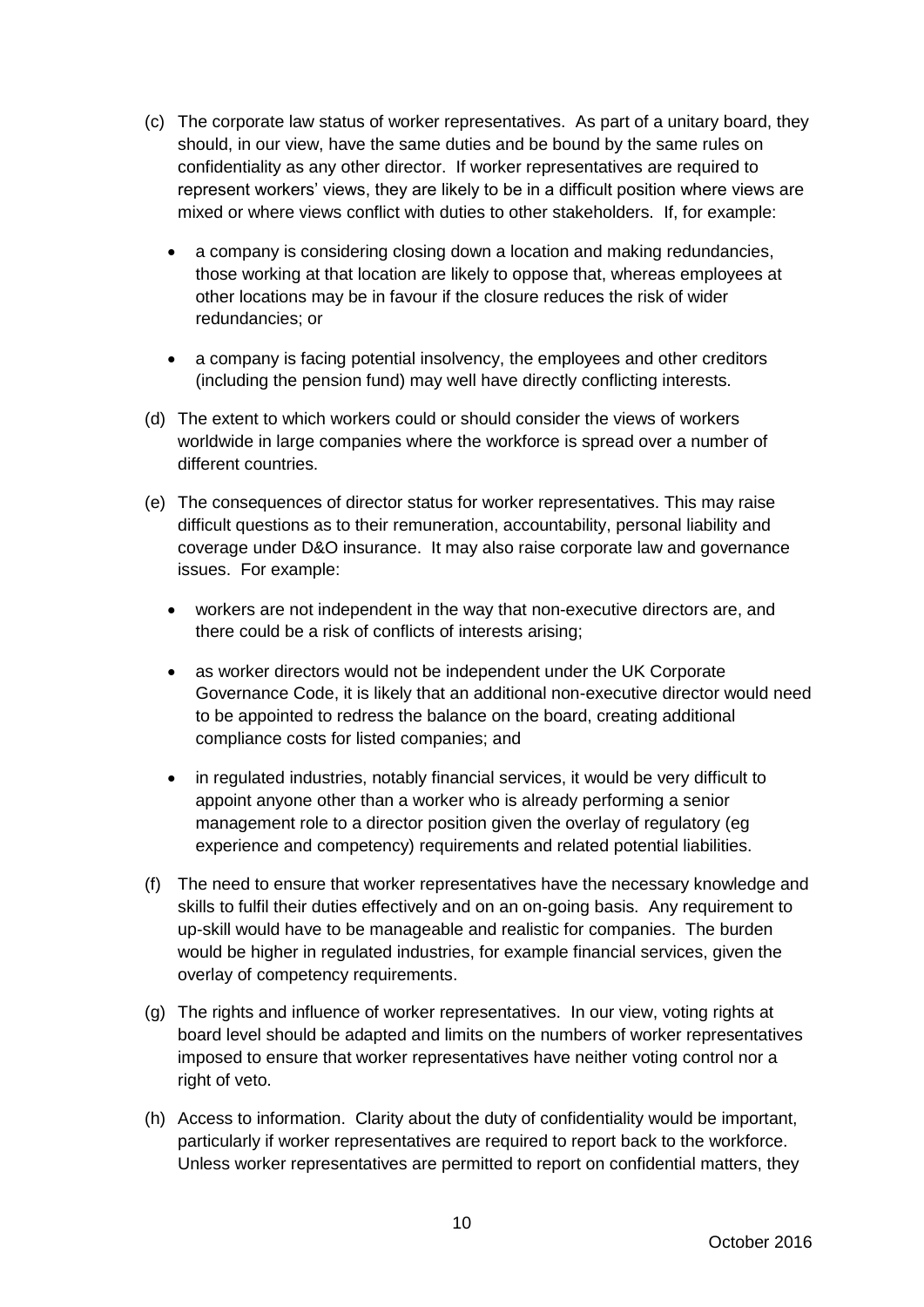may find it difficult to explain their decision. There could also be potential issues in terms of conflicts with other legislation, eg the Market Abuse Regulation and associated rules.

- (i) Companies will have to address the appointment (and removal) of worker representatives if workers are required or allowed to sit on boards.
- (j) Managing the burden of any new regime. In our view, any new regime should apply only to large, UK incorporated, listed companies which meet a workforce size threshold in the UK. Also, consistent with our current corporate governance framework, the regime should be applied on a "comply or explain" basis and not enforced through legislation.
- 36. There are alternatives to a worker director regime, such as a consultative regime, where employee representatives are provided with appropriate information about, and consulted on, relevant matters at an appropriate point in time, which avoid many of the issues highlighted above.
- 37. The issue of worker representatives on company remuneration committees was considered by the Department for BIS in its Discussion Paper of September 2011 relating to directors' remuneration and in its Summary of Responses of January 2012. We note that around two-thirds of those who responded to the Discussion Paper did not consider there would be benefits in having employee representatives on remuneration committees.
- 38. The UK Corporate Governance Code already requires remuneration committees to be sensitive to pay and employment conditions throughout the whole company.

### *Question 17*

39. No comment.

© CITY OF LONDON LAW SOCIETY 2016 All rights reserved. This paper has been prepared as part of a consultation process. Its contents should not be taken as legal advice in relation to a particular situation or transaction.